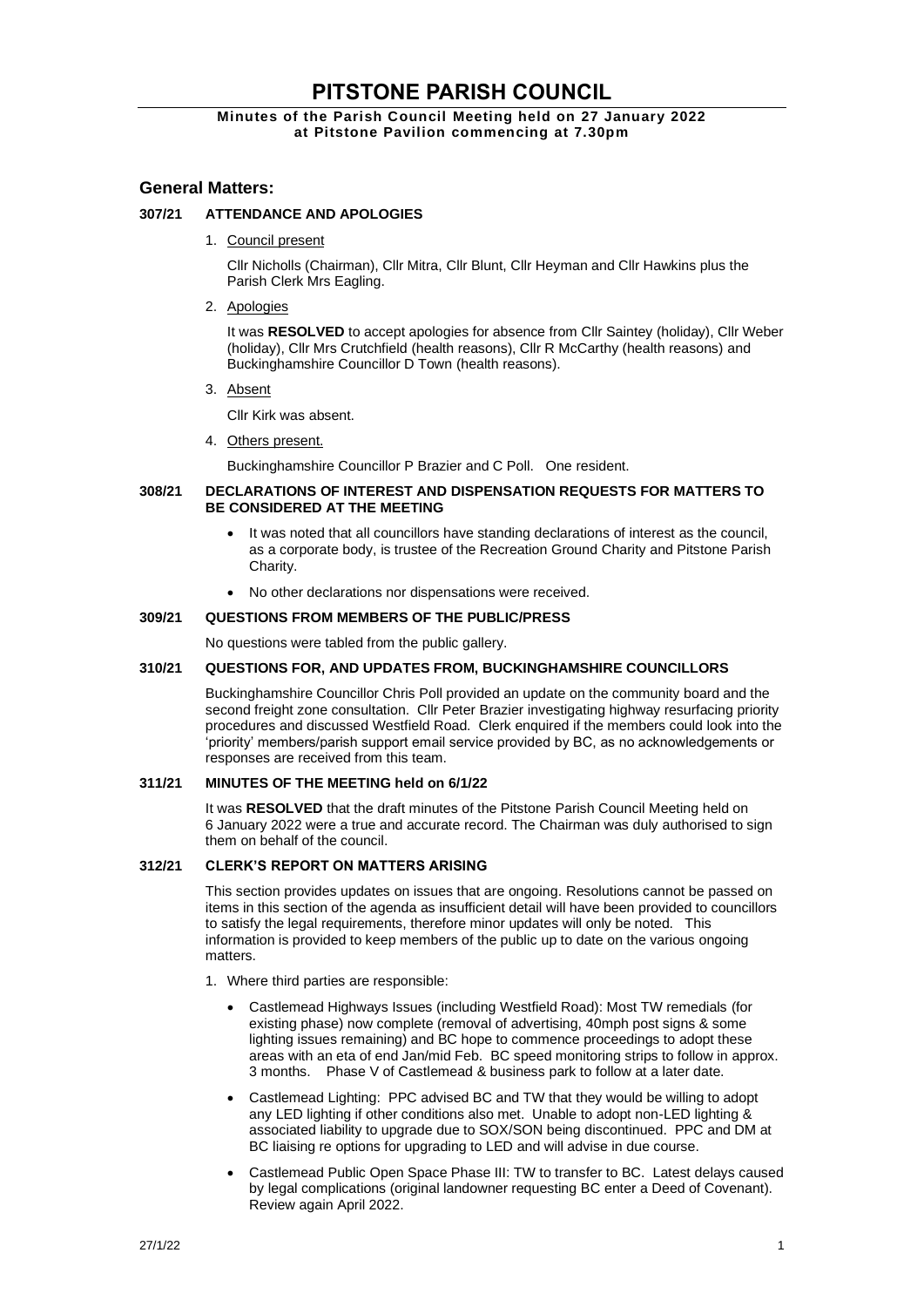- Rushendon Furlong Street Lighting: the parish council has agreed with Croudace to adopt the street lighting and illuminated bollards on provision that the stipulated conditions and contributions are met. BC to adopt highways prior to PPC adopting. Not on maintenance yet as unresolved sewerage issue. PPC not required to adopt until close of 12-months maintenance period.
- Bellway Open Space & LEAP: PPC has agreed to adopt the open space within Vicarage Road post completion certificate being issued by BC & 2-year maintenance period by developer. Playground opened to public at end August 2020. S106 also provides for maintenance monies (£tbc). Monitor drainage problem to ensure resolved.
- Bellway Street Lighting: the parish council has resolved that it would be willing to adopt the street lighting within the development. BC to adopt internal highways (following 12m maintenance period) prior to PPC adopting lighting.
- PDA: £74k towards enhancing local bus services (asked BC to confirm what this can be spent on; they will investigate and advise in January) and £37k contribution to Pitstone Safety Scheme.
- PDA Lighting: The Parish Council has approved the one column on Vicarage Road opposite the new entrance (replaced previous column 4 from other side of road). UK Power Networks were due to connect on 10/2/22. Internal roads will be private and therefore no requirement to adopt lighting.
- PDA Replacement Woodland: Replacement woodland planted.
- PDA replacement car park: Illuminated car park will pass to the parish council along with the MUGA. Extra lighting column agreed by NKH.
- PDA MUGA: Discussions continue with NKH and BC re remedial works. BC continue to chase.
- PDA commercial areas: NKH submitted planning application to BC to try and convert use to residential.
- PDA open space: Transferring to "Ravensmoor (Pitstone) Management Co Ltd" and not Pitstone Parish Council.
- Land off Westfield Road/'The Mounds': with Taylor Wimpey.
- TfB Issues:

Reconstruction of Vicarage Road footpath from Tun Furlong towards Church Road added to capital footway program (eta 2024) Glebe Close carriageway resurfacing (possibly now 2022) Parts of Queen Street and Albion Road (possibly now 2022) Collapsed Queen Street footpath (as above) Marsworth Road resurfacing (no date) Cut back overgrowth along path from Westfield Road to Marsworth (being programmed)

- Safety Scheme works by Westfield Road junction: unable to progress until Westfield Road adopted by BC.
- Safety Scheme works along Marsworth Road: On hold until funding can be identified.
- Cycle Path to Tring station (HCC/CRT/BC): Canal & River Trust have developed some ideas for the cycle access improvements onto the towpath from Marshcroft Lane. They don't have any drawings to share at present. HCC trying to liaise with BC to discuss what they need to approach the developers to provide approval of the works as the agreement was fairly tightly drawn between them and the developers. HCC are pursuing investigations into increasing the verge grass cutting to make it a little easier for those walking to and from the Station.
- Aldbury flooding BC exploring expanding flood mitigation project to include run-off from Pitstone into Aldbury
- Mapping Rights of Way 2026 legal deadline: Pitstone aspect of project being undertaken by local resident volunteer.
- Tennis/Netball/5-aside floodlit court: meeting with landowner in February.
- Pitstone Memorial Hall Charity car park: PMH investigating with NKH.
- PAA investigating potential provision of water tap at site & will provide further details in due course so that PPC can submit an application for approval by National Trust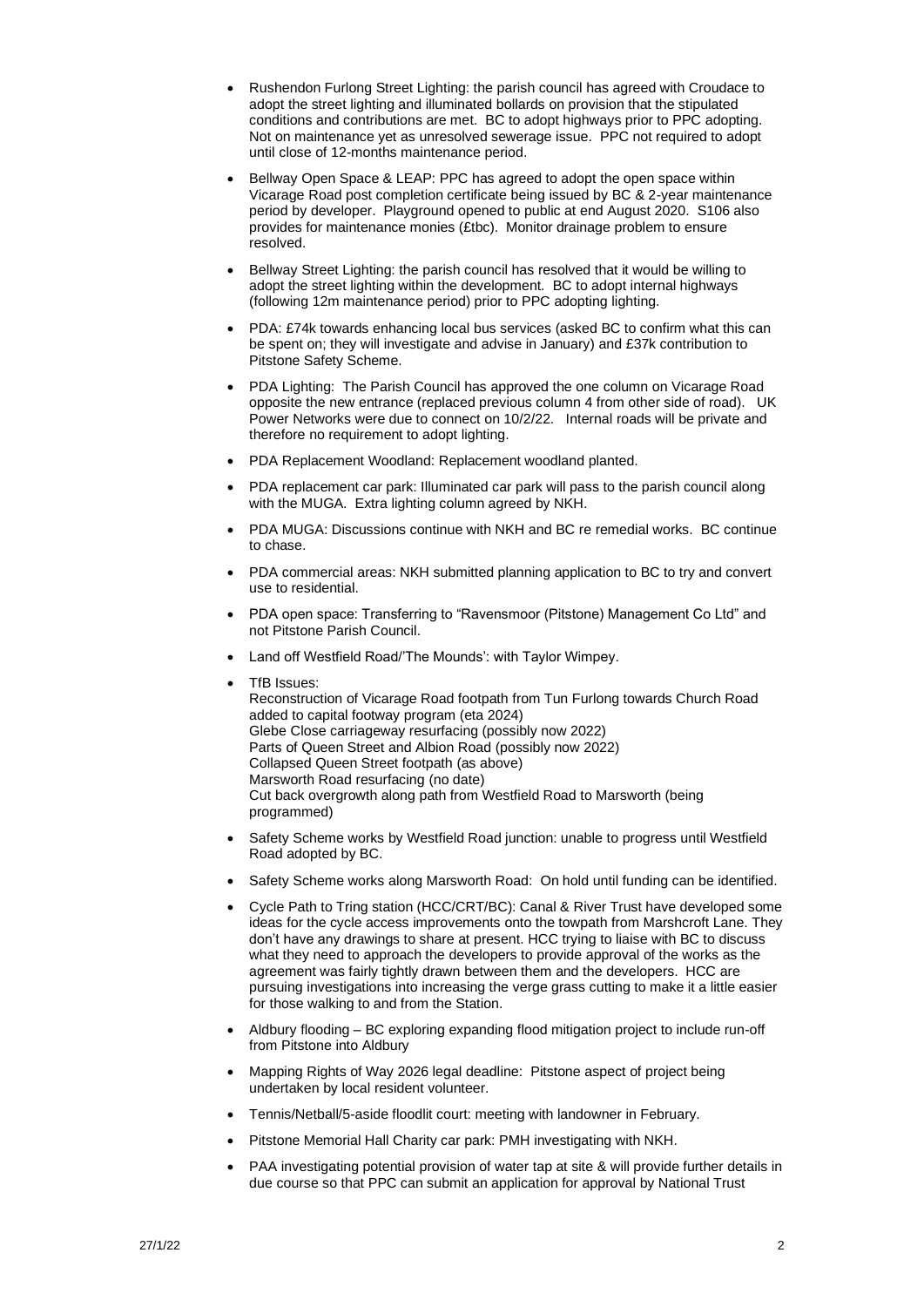- Parking restrictions near quarry BC progressed to next stage. Update due by end January 2022.
- Whistlebrook BC Peter Brazier to progress and advise PPC if require any further action.
- B489 derestriction of B-road and 7.5 tonne limit: BC/TfB advised that this could not be considered until the proposed Ivinghoe freight strategy has been implemented.
- 2. Within the scope of the parish council:
	- Village web site: Cllr Nicholls creating Whistle Blowing/Safeguarding page.
	- Community Bus investigation: On hold. BC holding £10k of funds for Sustainable Transport arising from Rushendon Furlong development, plus approx. £7k of funds that were unused from the shelter/rtpi project. Therefore approx. £17k available from BC. PDA contribution tbc – requested clarification of eligible expenditure.
	- Community Car Scheme no matters for resolution this month.
	- Community Board Funding Application re Local Wildlife Site information boards waiting for confirmation and funding offer from the Board.
	- Bird box project units being delivered on 28/1/22, local contractor to erect.
	- MUGA bins/litter once facilities/land handed back to PPC may wish to consider additional litter bins for this location.
	- PAA long term aspiration for additional allotment land within the parish.
	- Photography Competition complete. Presentation took place on 13/1/22 and was well received by attending families.
	- Memorial Bench for Will Rutt (local centenarian) discussions ongoing.
	- Potential extra bench for Glebe Close enquiring with landowner.
	- Volunteer PPP Editor recruitment ongoing.
	- Her Majesty's Platinum Jubilee 2022 tree & plaque, rename room & plaque, in progress.
	- Sound absorbing panels for pavilion under investigation and will be tabled on a future full council agenda due to the cost.
	- Bus shelters on Westfield Road long term aspiration. TW previously refused permission. Revisit once BC adopted the highway.
	- Community Speed watch revised once Westfield Road adopted by Buckinghamshire Council.
	- Additional trees on Recreation Ground longer term aspiration. Review once skate park and footways installed.
	- Buckinghamshire Council initial expression of interest discussions to be held in February.
	- Confidential matter referred by Recreation Ground Charity ongoing.
	- Please refer to Sports & Leisure Committee minutes for full list of S&L related Matters Arising.

### **313/21 CORRESPONDENCE**

The list of correspondence received was noted including 2 further grant proposals from the Community Board with a response date of 2/2/22, members to advise if any concerns.

## **Committee Matters:**

## **314/21 PLANNING COMMITTEE**

1. Minutes

It was noted that no committee meeting had been required during the month and therefore no minutes/report were due.

- 2. Application Consultations
	- Morton House, 9 Beacon Court, 22/00078/AAD; Display of 2 fascia signs: Formerly Ashby's. No objections were received. It was **RESOLVED** to advise BC that the parish council wished to tender no objections to this application.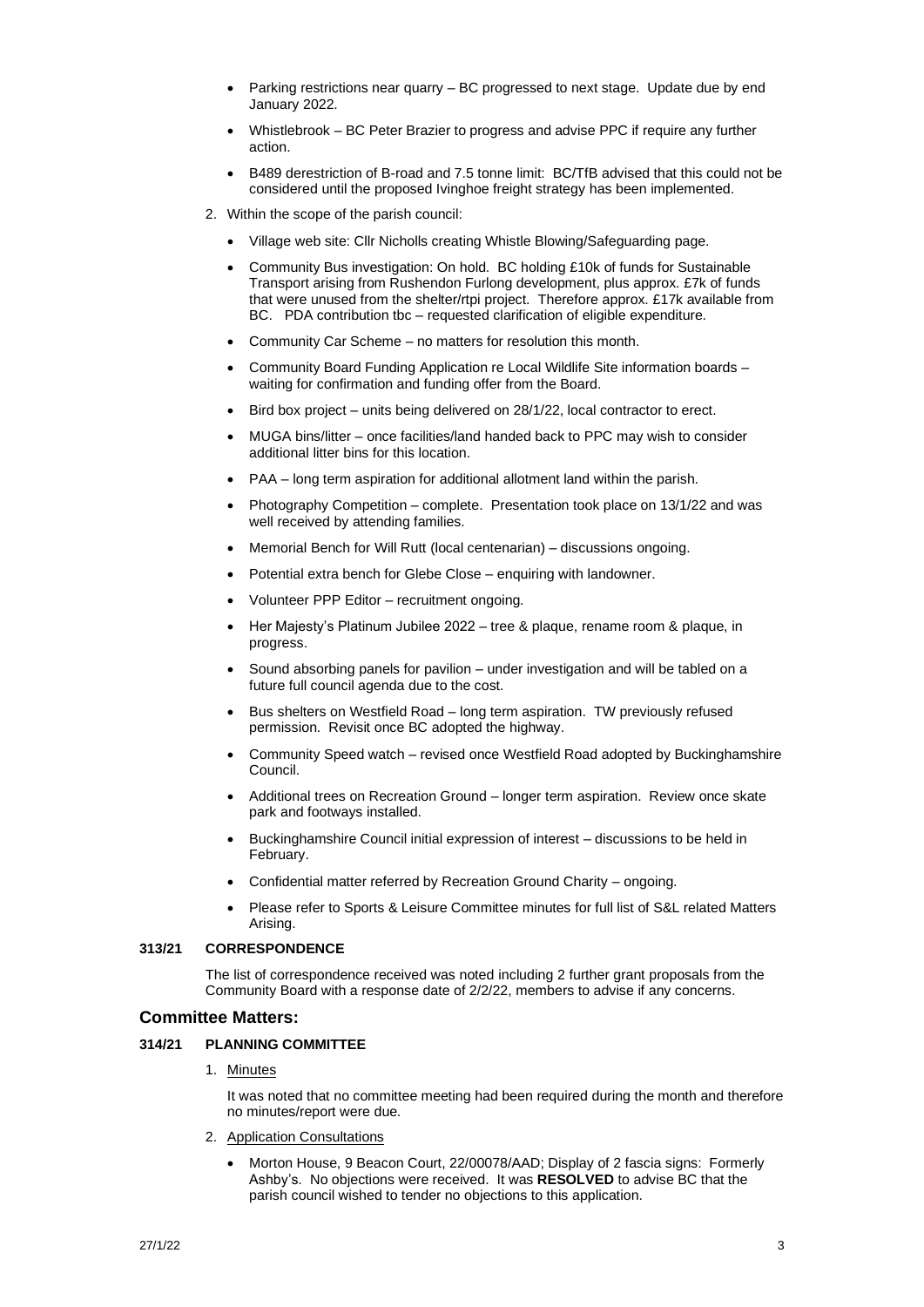- 3. Decisions notified by Buckinghamshire Council.
	- 66 Windsor Road; 21/04594/APP; householder application for conversion of one side of a double garage to an office (part retrospective): BC approved.
- 4. Applications outstanding with Buckinghamshire Council.

Rear of the Bell (Haldi), Mill View on Groomsby Drive, Land to The South of Marsworth Road and The West of Vicarage Way (PDA commercial areas), 1 Beacon Court and Plot C on Westfield Road.

5. Enforcement outstanding with Buckinghamshire Council.

27 Campbell Lane (20/00443/CONB) – enforcement notice issued. Must be restored to original conditions by 1/2/2022 (also see appeal below).

- 6. Appeals outstanding
	- Land off Cheddington Road, Pitstone; 21/00908/APP; Appeal Ref: 21/00064/NONDET; Planning Inspectorate Ref: APP/J0405/W/21/3276552. Appeal lodged with Planning Inspectorate (PI) for non-determination.
	- 27 Campbell Lane; Enforcement ref: 20/00443/CONB, Appeal ref: 21/00078/ENFNOT; Planning Inspectorate Ref: APP/J0405/C/21/3285648. Appeal to be determined by Planning Inspectorate (PI) relating to the issue of the enforcement notice.
- 7. Other
	- It was **RESOLVED** to note receipt of the feedback provided by Cllr Mrs Crutchfield on the BC Planning and Environment Service Update meeting held 26/1/22. Presentation slides and meeting notes also circulated to all members.
	- It was **RESOLVED** to postpone consideration of any Pitstone Neighbourhood Plan review to a subsequent month, whilst more information was collected.

### **315/21 SPORTS AND LEISURE COMMITTEE AND RELATED MATTERS**

#### 1. Minutes

It was noted that no committee meeting had been required during the month and therefore no minutes/report were due.

2. BT Analogue Switch Off

ACE still investigating whether the pavilion alarm systems might be affected by the BT analogue switch off and whether any line upgrade is required.

3. Gas meter upgrade

It was noted that Regent Gas had advised that a gas meter upgrade was required at the pavilion site. They would carry out this work at no charge to the parish council.

- 4. Double cricket practice nets
	- It was noted that the parish council was waiting for (a) confirmation from BC that planning was required (b) confirmation from BC of the planning application fee value (c) tree protection information from the supplier, before the application could be submitted.
	- Information provided to I&PUCC re routing of vehicles, health and safety implications, Pitstone Memorial Hall charity permissions etc.
	- Increase to S106 value requested from BC and awaiting a response.
	- Occupational licence re net footprint in progress.
- 5. APLH training

It was **RESOLVED** to approve for Cllr Heyman to undertake the APLH (Award for Personal Licence Holders) training to enable monitoring of hirers at site (£125).

It was further **RESOLVED** to subsequently apply for the associated personal licence from Buckinghamshire Council (£37) and DBS (£12) once above accreditation gained.

6. Cold water disinfection and retesting

It was **RESOLVED** to approve the quotation to disinfect and retest the cold-water supply (mains fed) at the pavilion site (£520 + VAT).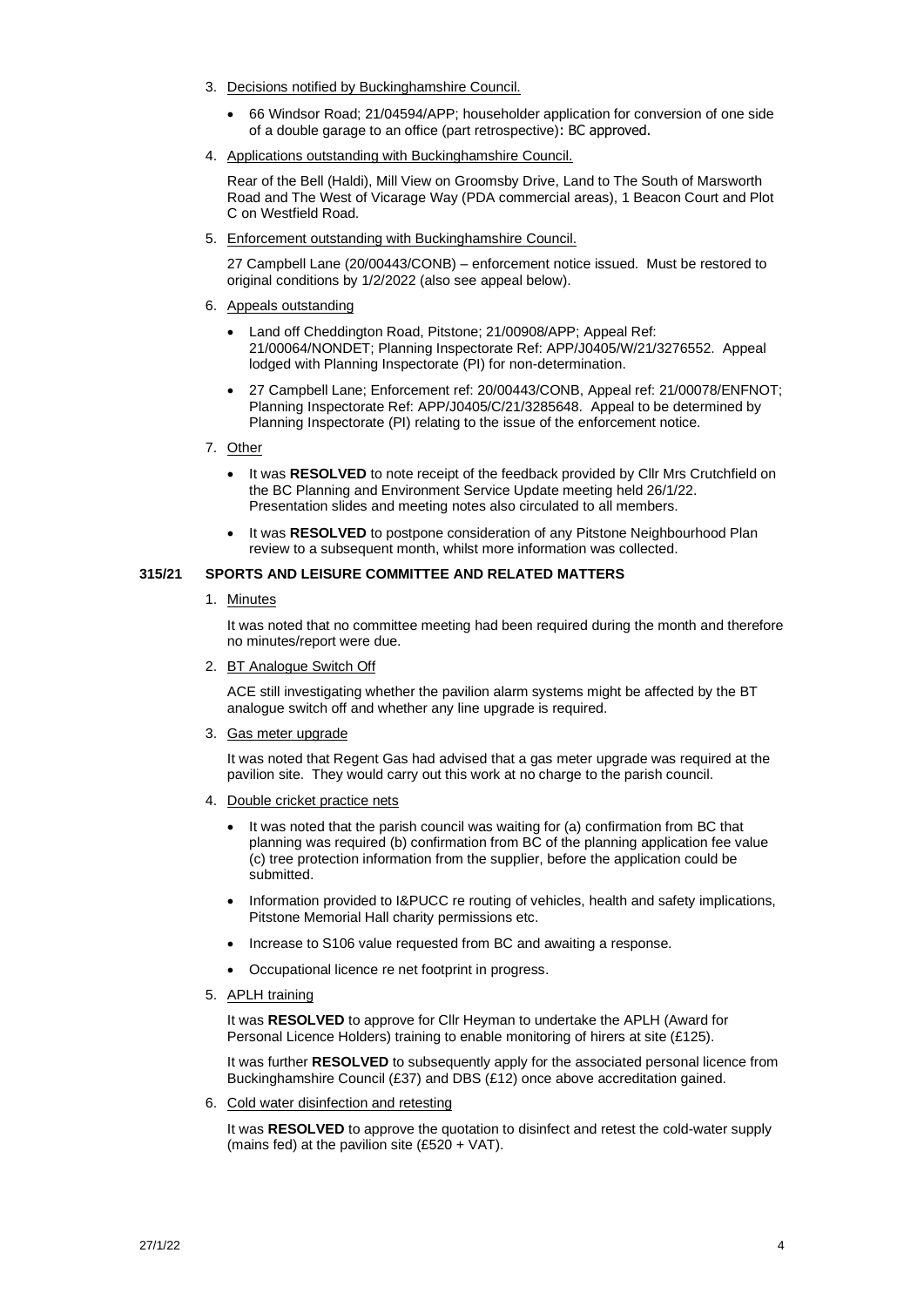#### **316/21 STAFFING COMMITTEE AND RECRUITMENT MATTERS**

1. Minutes

It was noted that no committee meeting had taken place during the month and therefore no minutes were due.

2. Parish Councillor vacancy

A discussion took place with the resident who was attending the meeting with a view to applying.

3. Annual volunteer event

Over 100 people volunteer with the parish council such as helping at the youth café, monitoring streetlights, producing and distributing Pitstone Parish Post, driving for the car scheme, running the allotment site, assisting our committees or projects etc. It was noted that the event held on 13/1/22 had been well received by those that were able to attend.

## **Charity Matters:**

### **317/21 PITSTONE PARISH CHARITY**

It was **RESOLVED** to note receipt of the draft minutes arising from the charity meeting held on 6/1/22.

## **318/21 PITSTONE RECREATION GROUND CHARITY**

- It was **RESOLVED** to note receipt of the draft minutes arising from the charity meeting held on 6/1/22.
- It was **RESOLVED** to note the confidential matter referred to the council as Local Authority.

# **Working Group Matters:**

## **319/21 YOUTH CAFÉ**

It was **RESOLVED** to invite the Year 6 children from Brookmead to attend for the whole of the last year, rather than just the last half term.

# **320/21 PITSTONE DEVELOPMENT AREA**

It was noted the discussions were ongoing between Nicholas King Homes, Pitstone Memorial Hall Charity, Buckinghamshire Council and Pitstone Parish Council regarding several issues relating to the MUGA, car park and hall car park.

### **Other Matters:**

## **321/21 DEVOLVED SERVICES**

- 1. It was **RESOLVED** to enter the Local Council Devolution Agreement Variation for 2022-23 with Buckinghamshire Council, and the Chairman & Clerk were duly authorised to sign on behalf of the council.
- 2. It was **RESOLVED** to note the partial funding from Buckinghamshire Council of £3,658.85, with the remainder to be generated via parish council precept.
- 3. It was **RESOLVED** to enter into 12-month contract extensions with J Leonard Ltd and Ross Lawry Agricultural Contractors, for fulfilment of the above contract. All other terms remain.
- 4. It was **RESOLVED** to grant permission for a banner on the fence by the roundabout for Sabat Mater in April.
- 5. It was noted that a resident had raised an enquiry re the hedge obstructing the footpath near the letterbox on The Crescent. Members to visit site prior to the February meeting, to enable consideration of issue of a Hedge Cutting Notice.
- 6. Cllr Brazier requested details of any land which had not been included within the Devolved Service agreement, but BC had since required the parish to undertake.

## **322/21 SKATE PARK AND CONNECTING PATHS**

- 1. It was noted that construction had commenced and was progressing on schedule. Site progress meeting 28/1/22. Completion date estimated as 6/4/22.
- 2. It was **RESOLVED** to organise an 'opening' event. Liaise with Bendcrete re best timing, to allow for any slippage due to weather etc. Liaise with Roll In who are qualified to provide skateboarding lessons and local resident who arranged donation of goods.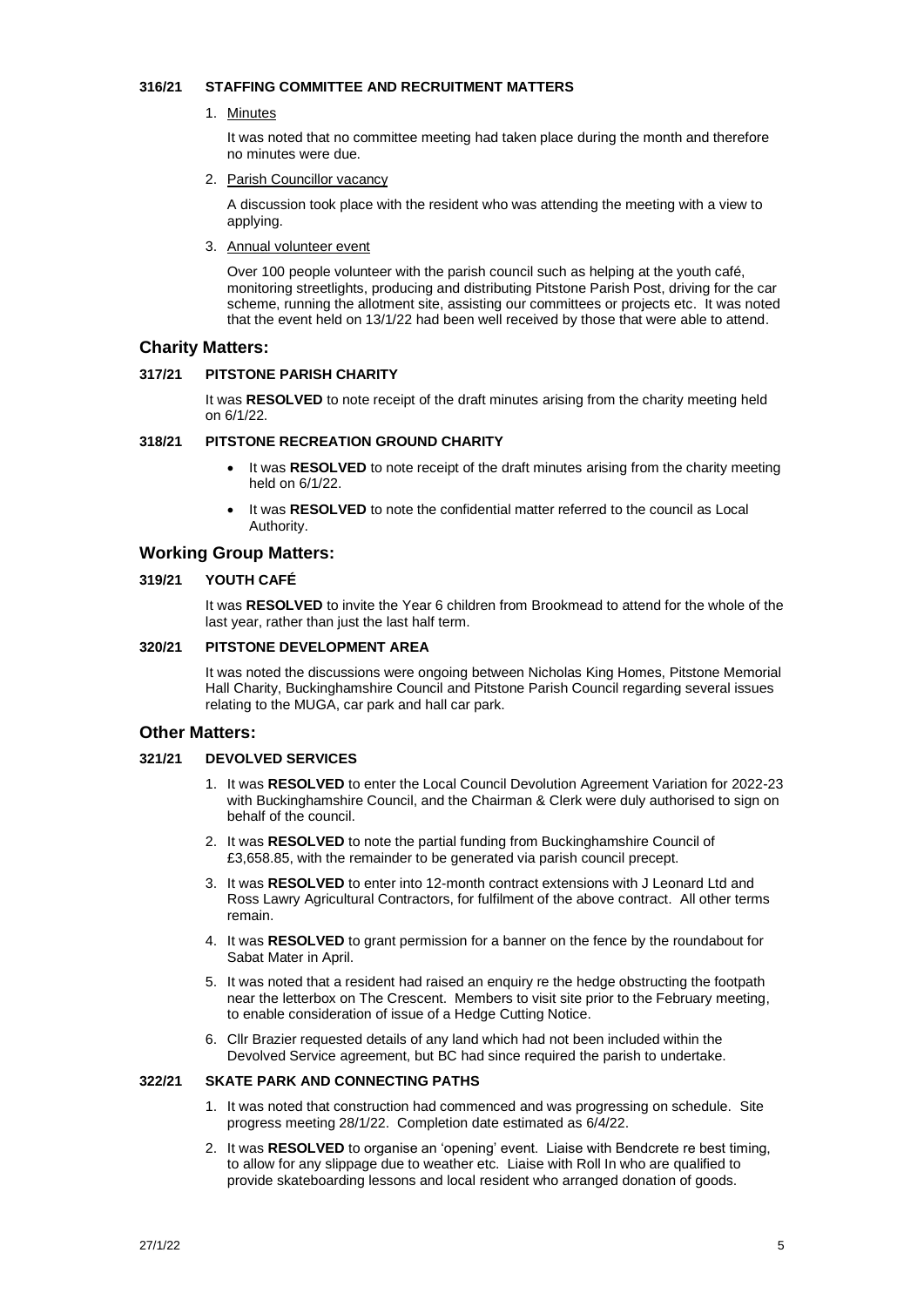#### **323/21 COMMUNITY BROADBAND / FIBRE TO PROPERTY**

Associated web page now in testing phase. Advisory leaflet being amended and redrafted for distribution to residents. Openreach now suspended registrations, but we have an existing registration in the system that can be utilised.

### **324/21 HIGHWAYS**

1. Pitstone and Ivinghoe Safety Scheme works by Brookmead School

It was noted that the next presentation had been scheduled for 9/2/22. Cllrs Weber and Heyman attending.

- 2. Castlemead and Westfield Road remedials
	- It was noted that Taylor Wimpey had completed most of the current residential & Westfield Road remedial work, with some signage at the bottom of Westfield Road and some lighting issues remaining.
	- It was noted that the current remedials excluded the business park and phase 5 residential, both of which would follow later.
	- It was noted that Buckinghamshire Council would install the traffic monitoring strip approximately 3 months after the installation of the remedials.
	- It was noted that Buckinghamshire Council had completed the remedial work to the lighting and signs on the Westfield Road roundabout.
- 3. mVAS reports
	- The mVAS reports for the pre-installation period were noted. Both units showing a slight decrease in traffic speeds.
	- Both the mVAS units had been reset to monitor data now the changes had been installed. Contractor to provide a download after 4 weeks.
	- It was noted that the other roads, which the mVAS units had not been able to rotate around as were deployed on Westfield Road, were keen for the rotation to return to normal.

## **325/21 CONSULTATIONS**

- 1. It was **RESOLVED** to respond to the Boundary Commission Review for Buckinghamshire to say would be in support of retaining 3 members instead of decreasing to 2.
- 2. It was **RESOLVED** that no response was required to the current phase of Buckinghamshire Council Local Plan consultation, relating to brown field sites.
- 3. It was further **RESOLVED** that no response was necessary to the CAA Consultation on a draft of the Airspace Modernisation Strategy for 2022-2040.
- 4. It was **RESOLVED** to respond to Buckinghamshire Council in support of the revised Ivinghoe Freight Strategy consultation.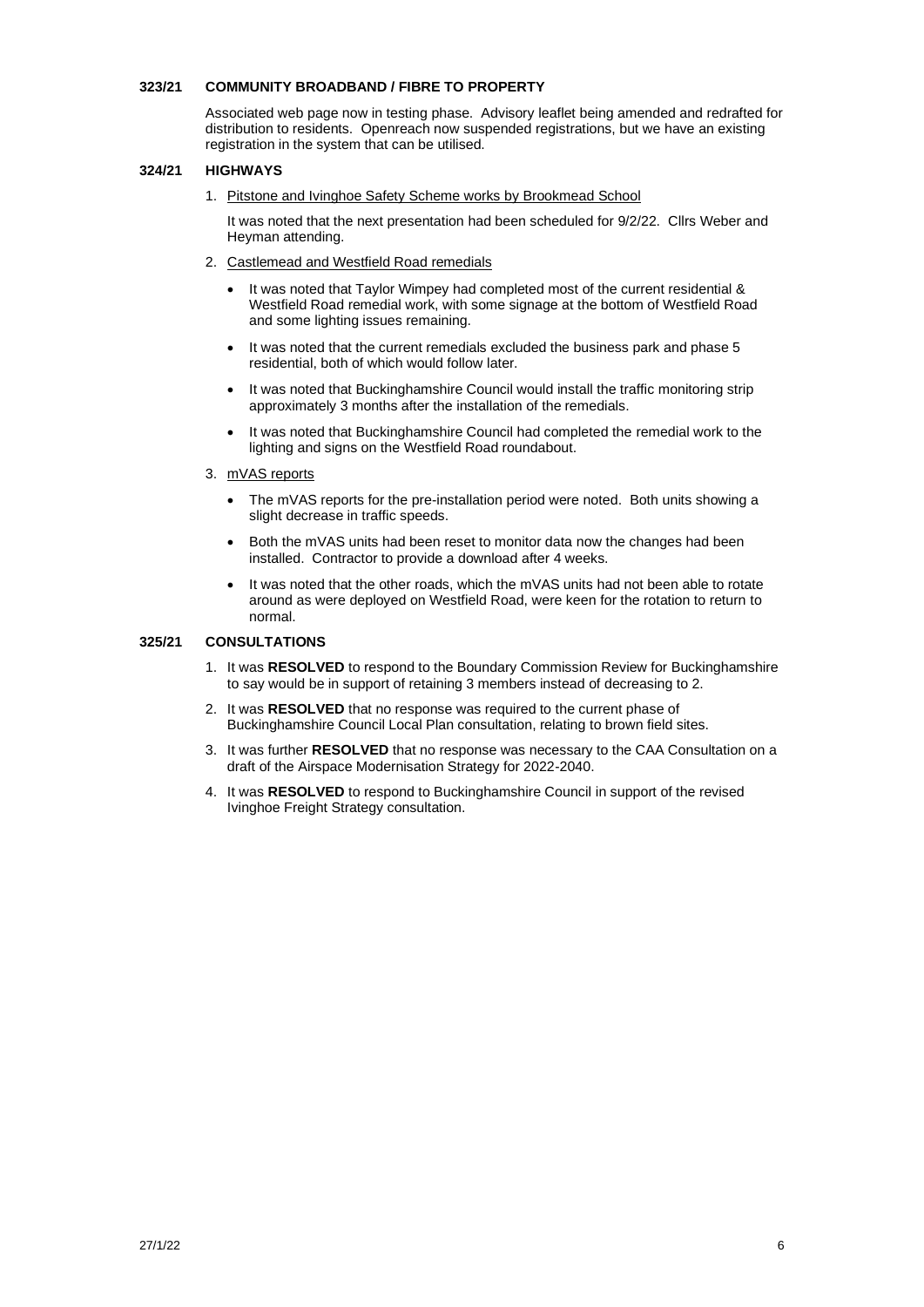#### **326/21 POLICIES**

- 1. It was **RESOLVED** to approve the annual review of the Grant Policy, adding in the need for applicants to submit their Environmental, Safeguarding and Inclusivity policies. The Chairman was duly authorised to sign on behalf of the council.
- 2. It was **RESOLVED** to approve the annual review of the Community Engagement Strategy. The Chairman was duly authorised to sign on behalf of the council.

#### **327/21 PITSTONE MEMORIAL HALL CHARITY**

- 1. It was **RESOLVED** to approve the annual payment to Pitstone Memorial Hall Charity for use of the wheelie bins for litter picking (£220 per annum).
- 2. It was **RESOLVED** to note receipt of the annual peppercorn rent (£1) from Pitstone Memorial Hall Charity to Pitstone Parish Council (via a £1 deduction to above invoice).

## **328/21 ANNUAL PARISH ASSEMBLY**

- 1. It was **RESOLVED** to try and hold an Annual Assembly this year (previous 2 years having been cancelled due to Coronavirus). Date set for 19/5/22. Venue: Pitstone Pavilion. Refreshments to be provided.
- 2. It was **RESOLVED** to concentrate on local updates from PPC, BC, TVP and local charities rather than invite external guest speakers this year. Buckinghamshire Councillors confirmed that they would be able to attend on this date. Invitation to be extended to TVP to provide a crime update plus Williamson Trust/Town Lands Charity.
- 3. It was **RESOLVED** that the draft agenda should include leisure updates (play space, skate park, pavilion, play equipment replaced etc); PDA update; charity updates (TLC/WT/Parish Charity); TVP; BC.

## **329/21 LOCAL HERITAGE LIST**

It was noted that the project information had been circulated electronically for members of the public. It was **RESOLVED** to forward the information direct to the museum in case they wished to list the roller etc, and to National Trust.

The two Buckinghamshire Councillors departed the meeting.

#### **330/21 ISSUES RAISED BY MEMBERS OF THE PUBLIC**

- 1. It was noted that a request had been received in relation to open space land near Hever Close. This land is not within the ownership of the parish council, so the request has been passed to Taylor Wimpey / Buckinghamshire Council for consideration.
- 2. It was noted that a concern had been raised about parking too close to the junction at Crispin Field and Old Farm. It was **RESOLVED** to pass the information to Thames Valley Police and request their assistance.
- 3. It was **RESOLVED** to raise the issue of no line markings in Rushendon Furling with Buckinghamshire Council Development Management.
- 4. No other matters raised by residents.

### **Financial Matters:**

## **331/21 FINANCIAL MATTERS**

1. Quarterly consideration of grant applications

It was noted that no grant applications had been received. It was understood that several may be pending.

2. Rushendon Furlong S106

Buckinghamshire Council advised that they were still reviewing any implications relating to S106 funds that were not specifically allocated to a site/project within their legal agreements.

3. VAT Return

It was noted that the monthly VAT return had been submitted. HMRC to refund £954.60 to PPC in relation to the 1-31/12/21 period.

4. Financial Summaries and Expenditure

The bank reconciliation, financial summary, confidential salary payments, pavilion & allotment monthly summaries, skate park project financial summary, pavilion new building financial summary, budget monitor, debtors and creditors were noted.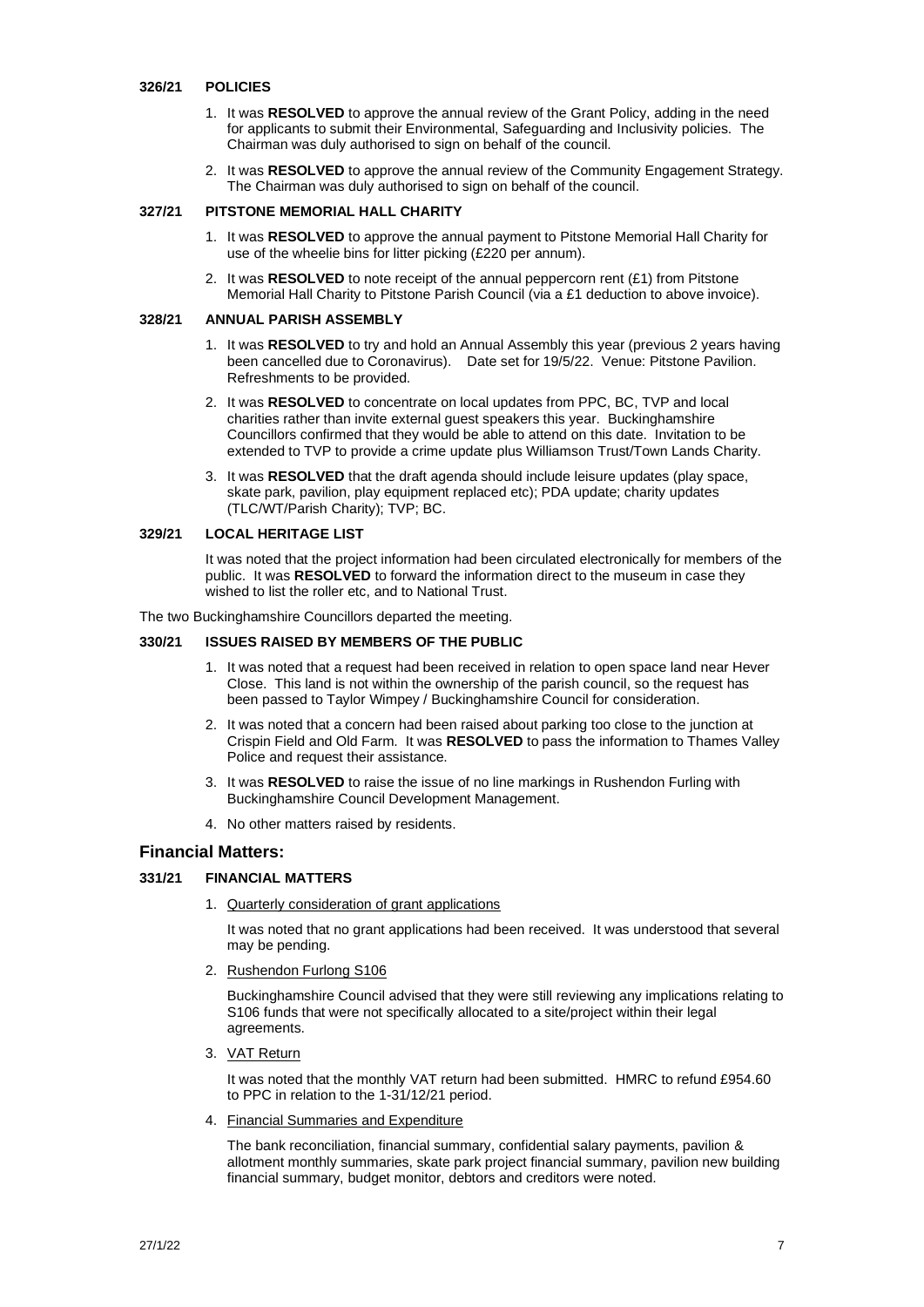It was **RESOLVED** to make the payments outlined in the financial summary and two councillors were granted approval to enact the bacs transfers. The Chairman was granted authority to sign the financial papers on behalf of the council.

5. Internal Controls

It was noted that the Internal Controls had been undertaken with no issues or actions arising.

6. Budget for 2022/23

The updated budget was reviewed.

- It was **RESOLVED** to budget for a total expenditure (including capital projects) during 2022/23 of £286,746.
- It was **RESOLVED** to budget for a revenue (excluding precept) during 2022/23 of £53,151.
- 7. Precept for 2022/23

It was **RESOLVED** to submit a precept demand of £161,000 to Buckinghamshire Council. This equates to £115.89 per year per band D property (an increase of £3.39 per household per year/3% over the previous year).

8. Annual Review of the Internal Controls and Internal Audit

It was **RESOLVED** to approve the Annual Review of Internal Controls & Internal Audit with no further amendments arising. The Chairman was duly authorised to sign on behalf of the council.

9. Internal Audit

It was noted that the requested in-year audit documents had been submitted to IAC Ltd.

# **Reports & Other:**

## **332/21 REPORTS**

- 1. It was noted that 2 further streetlights on Cheddington Road had been reported for repair. Column 8 had since been determined to have no incoming power supply (arising from UKPN works to the pole) so had now been reported to UK Power for resolution.
- 2. It was noted that a number of streetlights within Castlemead had been reported to TW for repair.
- 3. The feedback provided by Cllr Saintey following the BMALC/BC Parish Liaison meeting was noted.
- 4. The feedback provided by the Clerk following the BC Clerks Forum meeting was noted.
- 5. It was noted that there had been no further changes to Coronavirus guidance.
- 6. It was noted that Pitstone Allotment Associated had advised that all the hedgerows had now been cut.
- 7. The other minor reports were noted but not discussed in detail.

### **333/21 OTHER**

1. Date and Time of Next Meeting

It was **RESOLVED** to set the next full Parish Council meeting for 24 February 2022.

- 2. The following items were noted for inclusion on the agenda
	- Review contract for ground keeping of Recreation Ground for 22/23.
	- Annual review of the Policy on the Reporting of Meetings of the Council.
	- Review and update all car scheme policies
	- PAA risk assessment.
	- No other items were raised for inclusion.
- 3. Reminders and Forthcoming Events

The following reminders & events were noted:

- Parish Council meetings: 24/2/22, 31/3/22, 28/4/22, 26/5/22, 30/6/22, 28/7/22, 1/9/22, 29/9/22, 3/11/22, 24/11/22, 5/1/23.
- Sports and Leisure Committee meetings: 10/2/22, 10/3/22, 14/4/22, 12/5/22, 9/6/22, 14/7/22, 11/8/22, 8/9/22, 13/10/22, 10/11/22 and 8/12/23.